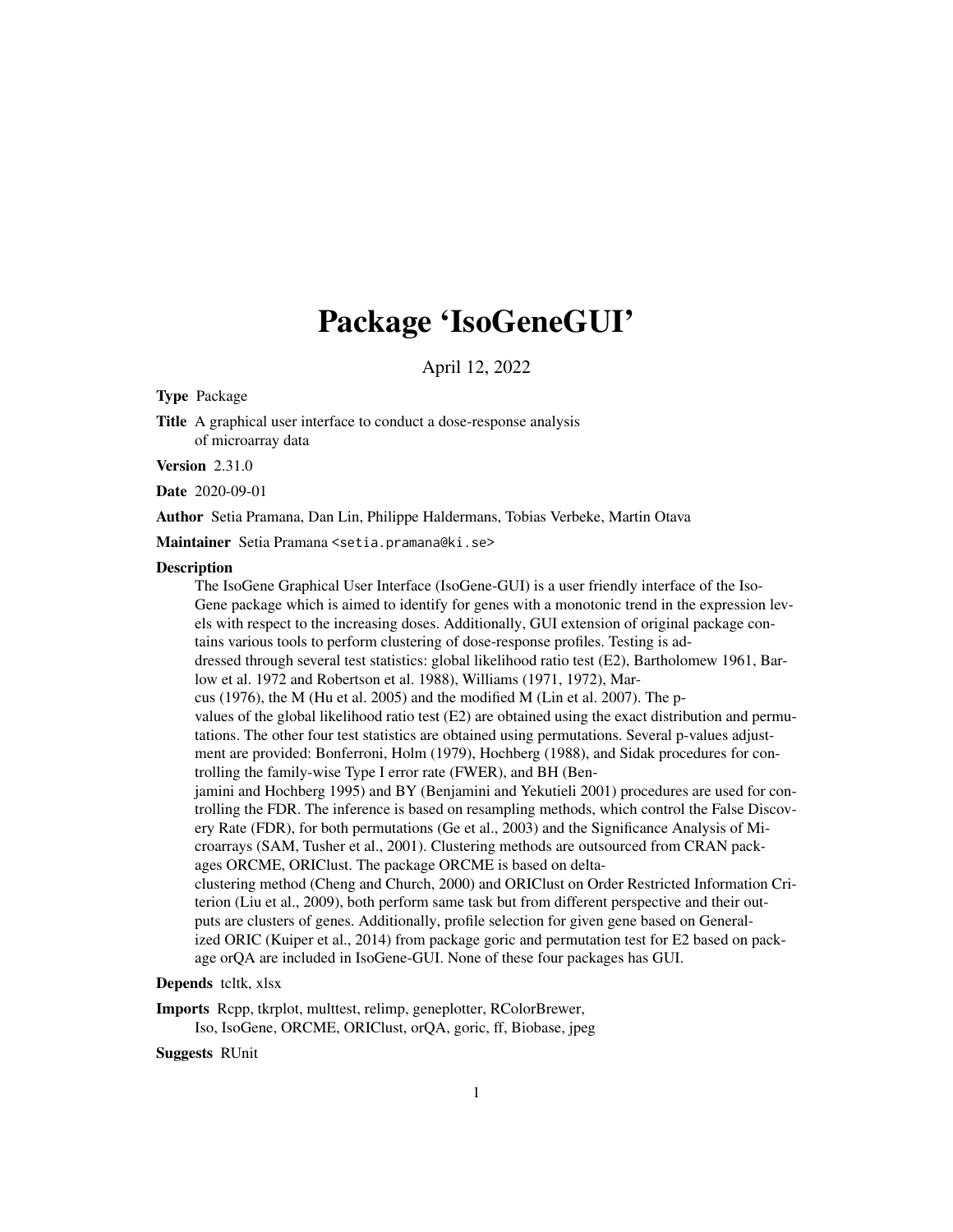<span id="page-1-0"></span>biocViews Microarray, DifferentialExpression, GUI

License GPL-2

#### LazyLoad yes

Collate about.R adjustment.R browse.R browse2.R CalcStat.R ChooseStat.R CVPlot.R diginum.R doGORIC.R doORCME.R doORIClust.R ExactE2.R ExactE2Val.R exit.R get.ResSAM.R getDose.R IsofudgeMod.R IsofudgeMod2.R IsoGenemMod.R Isomean.R Isoplot.R IsoPlot.mod.R IsoPlotSldr.R IsopvalPlot.R IsopvaluePlot.R IsoqqstatMOD.R IsoRawpMod.R IsoGeneGUI.R IsoStat.R IsoTest.R loadDataSet.R MeanDiff.R onHelpIsoGene.R IsoGeneGUIHelp.R openFile.R orQAE2.R Permutation.R PermuteSAM.R Plot2.R PlotFdrDlt.R PlotFPDlt.R plotORCME.R PlotSigDlt.R printExact.R printOrQA.R printsummary.R PvalAdj.R samplot2.R save.result.R save.result.mult.R save.result.ORCME.R save.result.ORICC.R saveDir.R SaveGraph.R saveXls.R savingRwd.R SEPlot.R Setseed.R showdata.R Signif.R summ.R UserPlot.R UserPlotting.R xfudge.R IsoGeneGUIVignette.R

#### URL [http:](http://ibiostat.be/online-resources/online-resources/isogenegui/isogenegui-package)

[//ibiostat.be/online-resources/online-resources/isogenegui/isogenegui-package](http://ibiostat.be/online-resources/online-resources/isogenegui/isogenegui-package)

git\_url https://git.bioconductor.org/packages/IsoGeneGUI

git\_branch master

git\_last\_commit 7de2a09

git\_last\_commit\_date 2021-12-16

Date/Publication 2022-04-12

### R topics documented:

|       | $IsoGeneGUI-package \dots \dots \dots \dots \dots \dots \dots \dots \dots \dots \dots \dots \dots \dots \dots \dots \dots$<br>$IsoGeneGUI \n \n \n \n \n \n \n \n$<br>$IsoGeneGUI Help \dots \dots \dots \dots \dots \dots \dots \dots \dots \dots \dots \dots \dots \dots \dots \dots \dots$ |  |
|-------|-----------------------------------------------------------------------------------------------------------------------------------------------------------------------------------------------------------------------------------------------------------------------------------------------|--|
| Index | - 6                                                                                                                                                                                                                                                                                           |  |

IsoGeneGUI-package *IsoGeneGUI Graphical User Interface for the IsoGene package*

#### Description

The IsoGene Graphical User Interface (IsoGene-GUI) is a user friendly interface of the IsoGene package which is aimed to identify for genes with a monotonic trend in the expression levels with respect to the increasing doses. Additionally, GUI extension of original package contains various tools to perform clustering of dose-response profiles. Testing is addressed through several test statistics: global likelihood ratio test (E2), Bartholomew 1961, Barlow et al. 1972 and Robertson et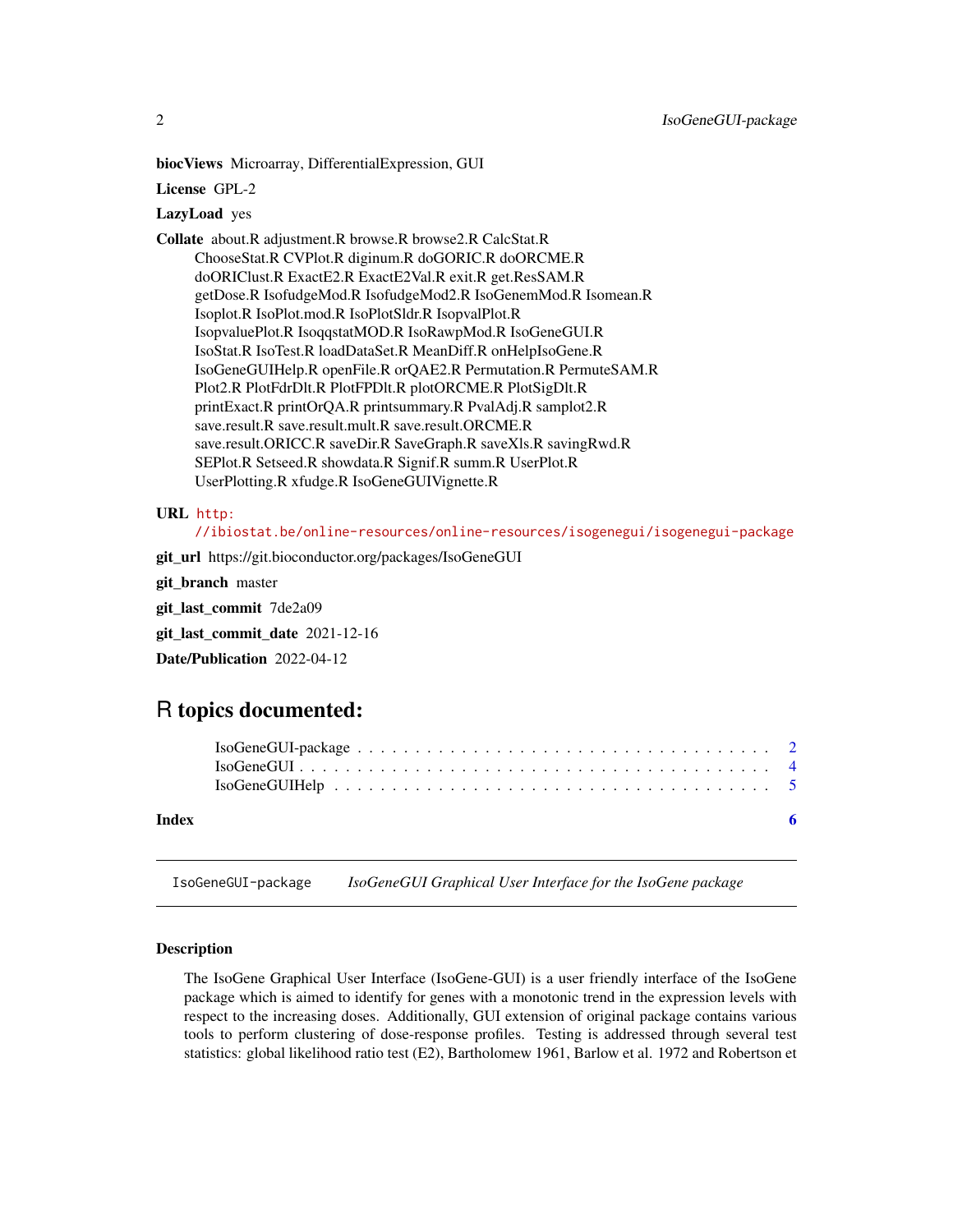al. 1988), Williams (1971, 1972), Marcus (1976), the M (Hu et al. 2005) and the modified M (Lin et al. 2007).

The p-values of the global likelihood ratio test (E2) are obtained using the exact distribution and permutations. The other four test statistics are obtained using permutations. Several p-values adjustment are provided: Bonferroni, Holm (1979), Hochberg (1988), and Sidak procedures for controlling the family-wise Type I error rate (FWER), and BH (Benjamini and Hochberg 1995) and BY (Benjamini and Yekutieli 2001) procedures are used for controlling the FDR. The inference is based on resampling methods, which control the False Discovery Rate (FDR), for both permutations (Ge et al., 2003) and the Significance Analysis of Microarrays (SAM, Tusher et al., 2001).

Clustering methods are outsourced from CRAN packages ORCME, ORIClust. The package OR-CME is based on delta-clustering method (Cheng and Church, 2000) and ORIClust on Order Restricted Information Criterion (Liu et al., 2009), both perform same task but from different perspective and their outputs are clusters of genes. Additionally, profile selection for given gene based on Generalized ORIC (Kuiper et al., 2014) from package goric and permutation test for E2 based on package orQA are included in IsoGene-GUI. None of these four packages has GUI.

#### Details

The IsoGene Graphical User Interface (IsoGene-GUI) is a user friendly interface of the IsoGene package enriched by methods from packages ORIClust, ORCME, orQA and goric.

#### Author(s)

Author: Setia Pramana, Dan Lin, Philippe Haldermans, Tobias Verbeke, Martin Otava

Maintainer: Setia Pramana <setia.pramana@ki.se>

#### References

Pramana S., Haldermans P., and Verbeke, T. (2012) A User Friendly Interface for Analyzing Doseresponse Studies in Microarray Experiments: The IsoGeneGUI package. In Lin, D., Shkedy, Z., Amaratunga,D., Yekutieli, D and Bijnens, L. (Editors), Modeling of Dose-response Microarray Data in Early Drug Development Experiments Using R. Springer.

Barlow, R., Bartholomew, D., Bremner, M. and Brunk, H. (1972) Statistical Inference Under Order Restriction. New York: Wiley.

Bartholomew, D. (1961) Ordered tests in the analysis of variance. Biometrika, 48, 325-332.

Benjamini, Y. and Yekutieli, D. (2001) The control of the false discovery rate in multiple testing under dependency. Annals of Statistics, 29 (4), 1165-1188.

Cheng, Y. and Church, G. M. (2000). Biclustering of expression data. In: Proceedings of the Eighth International Conference on Intelligent Systems for Molecular Biology, 1, 93-103

Hu, J., Kapoor, M., Zhang, W., Hamilton, S. and Coombes, K. (2005) Analysis of dose response effects on gene expression data with comparison of two microarray platforms. Bioinformatics, 21(17), 3524-3529.

Kuiper, R. M., Gerhard, D., and Hothorn, L. A. (2014), Identification of the Minimum Efeective Dose for Normally Distributed Endpoints Using a Model Selection Approach. Statistics in Biopharmaceutical Research, 6(1), 55-66.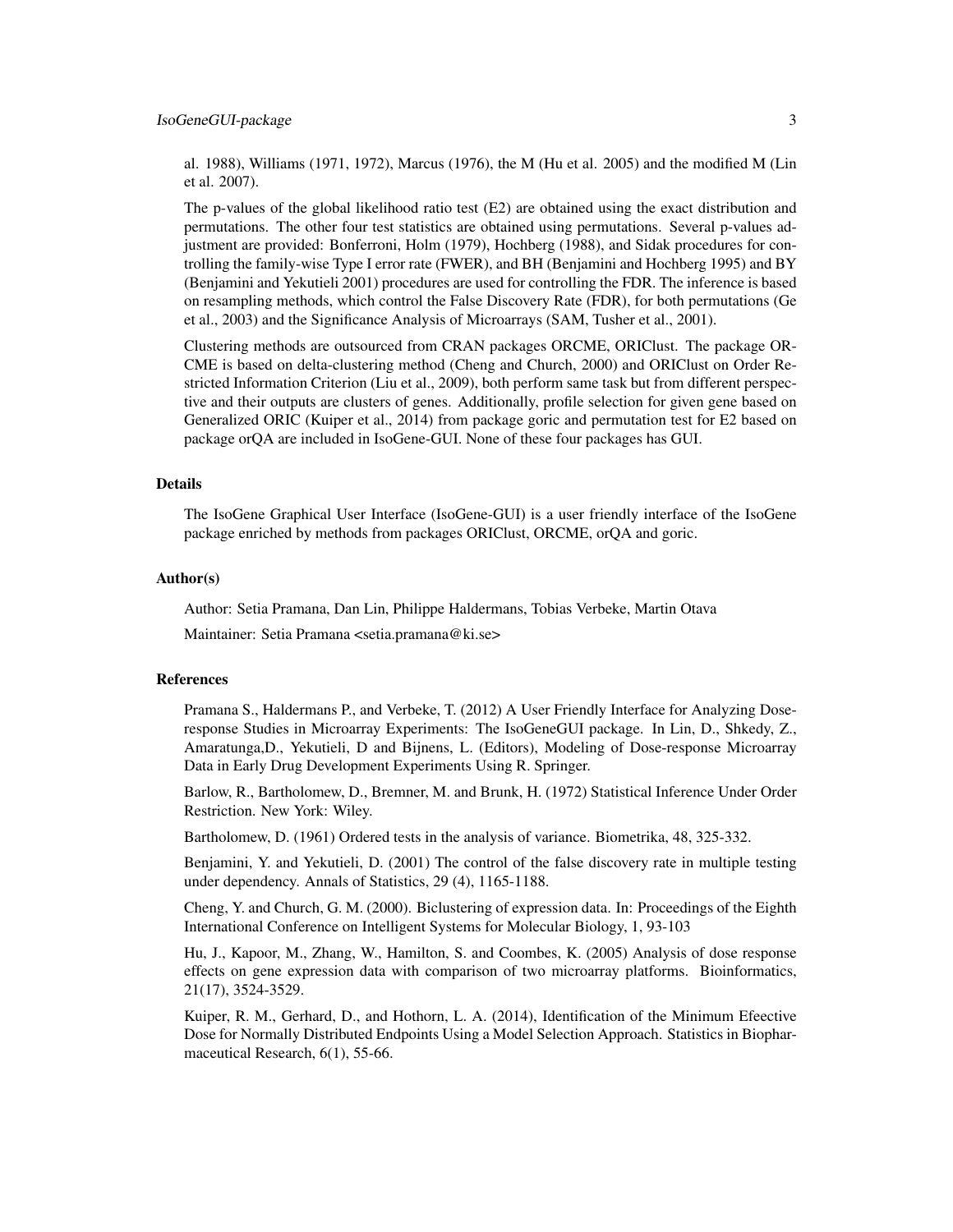Lin, D., Shkedy, Z., Yekutieli, D., Burzykowski, T., Goehlmann, H.W.H., De Bondt, A., Perera, T., Geerts, T. and Bijnens, L. (2007) Testing for trends in dose-response microarray experiments: A comparison of several testing procedures, multiplicity and resampling- based inference. Statistical Applications in Genetics and Molecular Biology, 6(1), Article 26.

Lin, D., Shkedy, Z., Yekutieli, D., Amaratunga, D. and Bijnens, L., editors (2012) Modeling Doseresponse Microarray Data in Early Drug Development Experiments Using R. Springer.

Liu, T., Lin, N., Shi, N. and Zhang, B. (2009) Information criterion-based clustering with orderrestricted candidate profiles in short time-course microarray experiments. BMC Bioinformatics, 10, 146

Marcus, R. (1976) The powers of some tests of the quality of normal means against an ordered alternative. Biometrika, 63, 177-83.

Robertson, T., Wright, F. and Dykstra, R. (1988) Order Restricted Statistical Inference. Wiley.

S. Holm (1979). A simple sequentially rejective multiple test procedure. Scandinavian Journal of Statistics, 6, 65-70.

Y. Benjamini and Y. Hochberg (1995). Controlling the false discovery rate: a practical and powerful approach to multiple testing. Journal of the Royal Statistical Society: Series B, 57, 289-300.

Y. Hochberg (1988). A sharper Bonferroni procedure for multiple tests of significance. Biometrika, 75, 800-802.

Williams, D. (1971) A test for differences between treatment means when several dose levels are compared with a zero dose control. Biometrics, 27, 103-117.

Williams, D. (1972) The comparison of several dose levels with a zero dose control. Biometrics, 28, 519-531.

#### Examples

## Not run: library(IsoGeneGUI) IsoGeneGUI()

## End(Not run)

IsoGeneGUI *IsoGeneGUI*

#### **Description**

This function will load the IsoGeneGUI package.

#### Usage

```
IsoGeneGUI()
```
#### Details

To run the package, we use the function: IsoGeneGUI().

<span id="page-3-0"></span>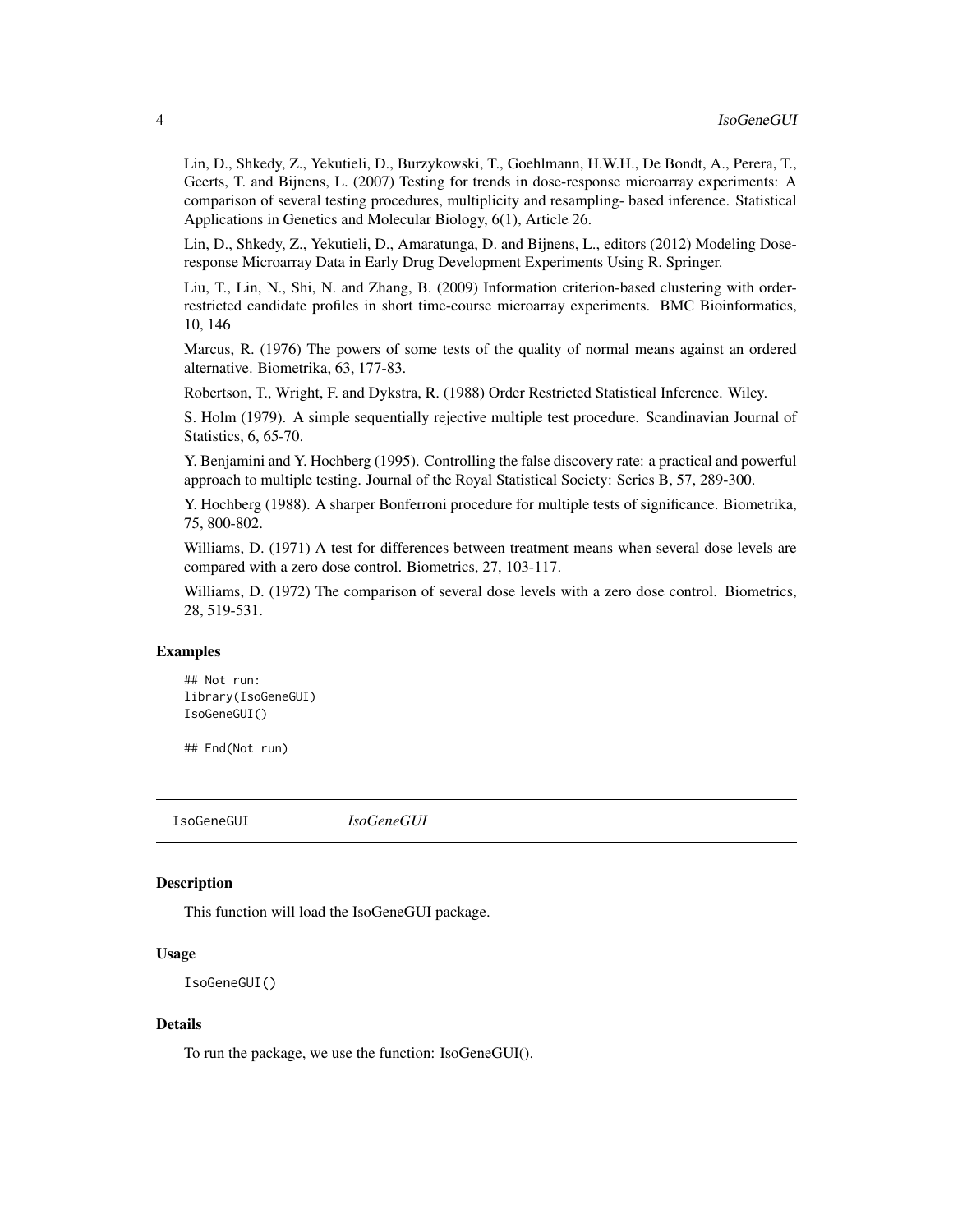#### <span id="page-4-0"></span>IsoGeneGUIHelp 5

#### Author(s)

Author: Setia Pramana, Dan Lin, Philippe Haldermans, Tobias Verbeke, Martin Otava Maintainer: Setia Pramana <setia.pramana@ki.be>

#### Examples

```
## Not run:
library(IsoGeneGUI)
IsoGeneGUI()
```
## End(Not run)

IsoGeneGUIHelp *IsoGeneGUI Help*

#### Description

Function to for opening the IsoGeneGUI help.

#### Usage

IsoGeneGUIHelp()

#### Details

To run the package, we use the function: IsoGeneGUI().

#### Author(s)

Author: Setia Pramana, Dan Lin, Philippe Haldermans, Tobias Verbeke, Martin Otava Maintainer: Setia Pramana <setia.pramana@ki.be>

#### Examples

```
## Not run:
library(IsoGeneGUI)
IsoGeneGUIHelp()
```
## End(Not run)